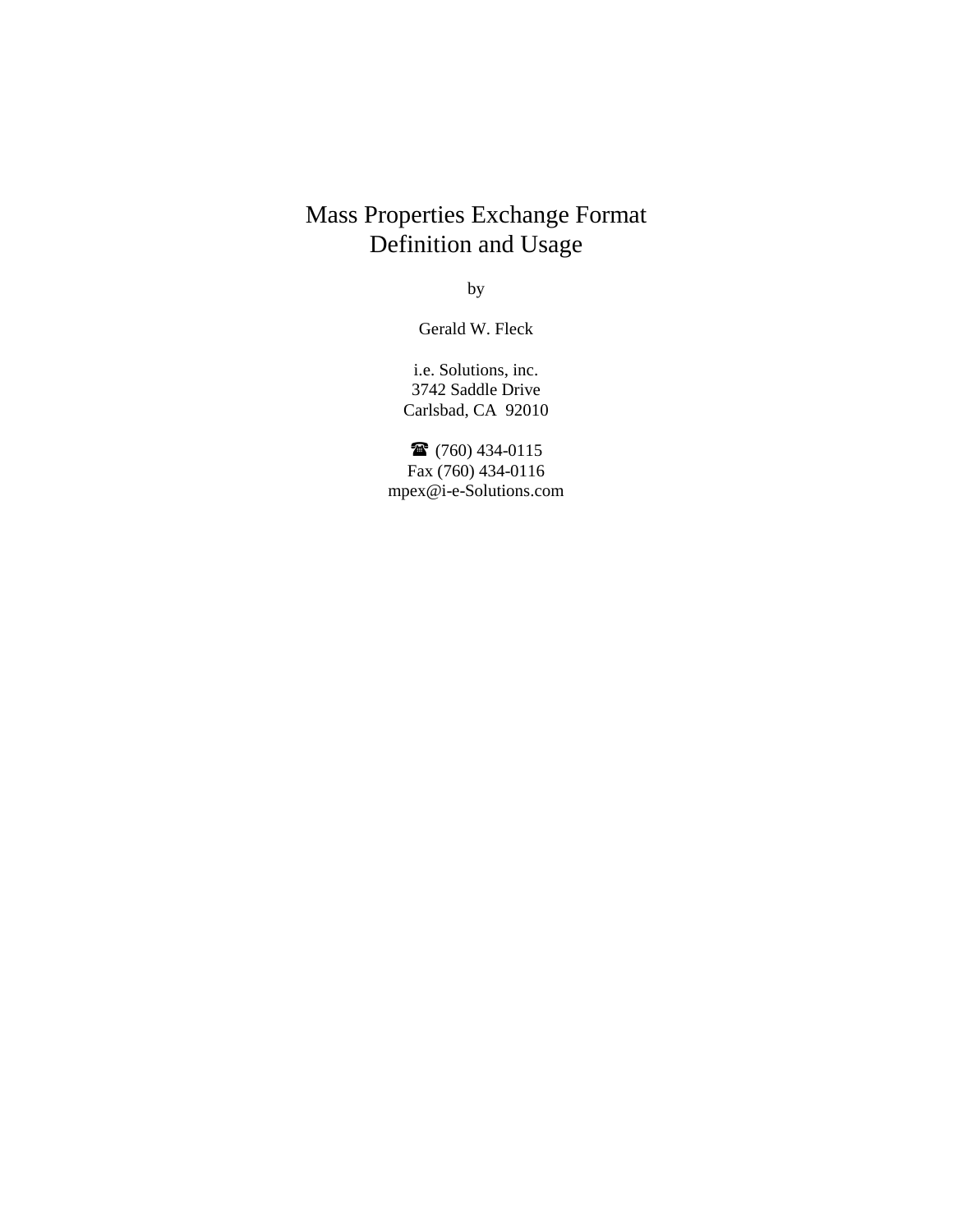# Mass Properties Exchange Format Definition and Usage

| DEVELOPING AN MPEX FORMAT TRANSLATOR  16 |  |
|------------------------------------------|--|
|                                          |  |
|                                          |  |
|                                          |  |
|                                          |  |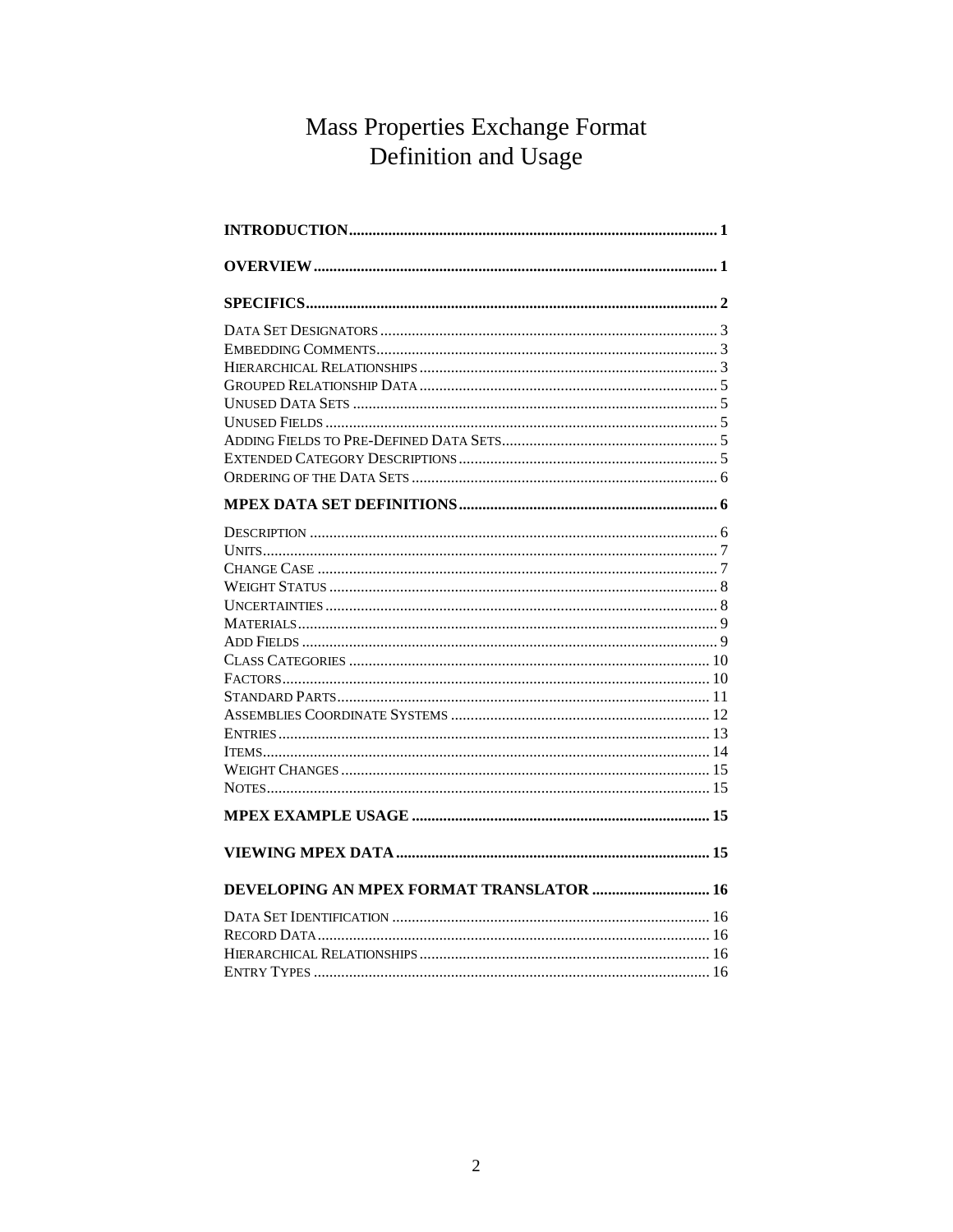# <span id="page-2-0"></span>**Introduction**

Computer tools continue to improve, enhancing our ability to wrangle large quantities of information into forms of organized intelligence, quickly and easily. However, this creative endeavor of organizing information has commonly left the community with many different forms or expressions of the information. Most companies have databases they would like to be able to share with others they are teamed with or report to, but their systems are incompatible. We can understand the various expressions; we just can't unilaterally share in the fruits of others' labor. That was until now.

Now we have the vehicle that holds great promise to free us from the enslavement of different database formats. This vehicle is the MPEX format. You might say, this is just another format to contend with, introducing yet more diversity to a world which seeks to establish an accord. A bone to be picked, yes, but once cleaned will become the tool of the gods. Well, maybe not gods, but at least darn good mass properties engineers.

# **Overview**

The MPEX format, which stands for Mass Properties Exchange, has resulted from working with many different organizations and coming to terms with the diversity of the formats currently used in tracking mass properties and related information. It is unrealistic to expect that the various companies will adopt a particular format when the cost to convert over to it far outweighs the immediate, near term benefit. This is where a key feature of the MPEX format comes into play. It is not necessary for companies to change their current tools to use the MPEX format. The intent is that the MPEX format can be easily created from existing data formats using readily available tools.

The tools are spreadsheets and text editors. With these, one can take existing ASCII text data and edit it to conform to the prescribed MPEX standard presentation of the data. In the process of opening a text file in today's spreadsheets, one can use an automated feature that will interpret the text data and setup the fields of information into columns within the spreadsheet. The original text data can be in a fixed space or delimited format. Once the data is brought into the spreadsheet, it can easily be moved around so that the fields appear in a specific order. Then additional data set designators can be added to identify the MPEX data formats. Data sets allow the support of different formats of data within a single MPEX file.

The MPEX format also addresses the issues of different systems using different fields, some tracked by one company, but not another. Even when companies track the same information, they commonly will use different field widths, which also can present basic incompatibilities between formats. This is handled via the MPEX format by saving the resulting file created in a spreadsheet or text editor as a tab delimited text file. Then when a field carried by the MPEX format isn't supported by a particular company's data, a blank column is simply inserted in the spreadsheet to serve as a place holder. The MPEX translator will handle the rest. Since the fields are tab delimited, it doesn't matter how long the fields are. The application reading the MPEX formatted data will only use as many characters as it supports, truncating fields as required.

Another common need is the ability to express hierarchical relationships as found in drawing trees in the data format. Some systems use leading spaces or periods to indicate the indentured nature of the data. Others use numeric coding like those encountered in the AN Codes used for functional coding. Both of these approaches are supported by the MPEX format.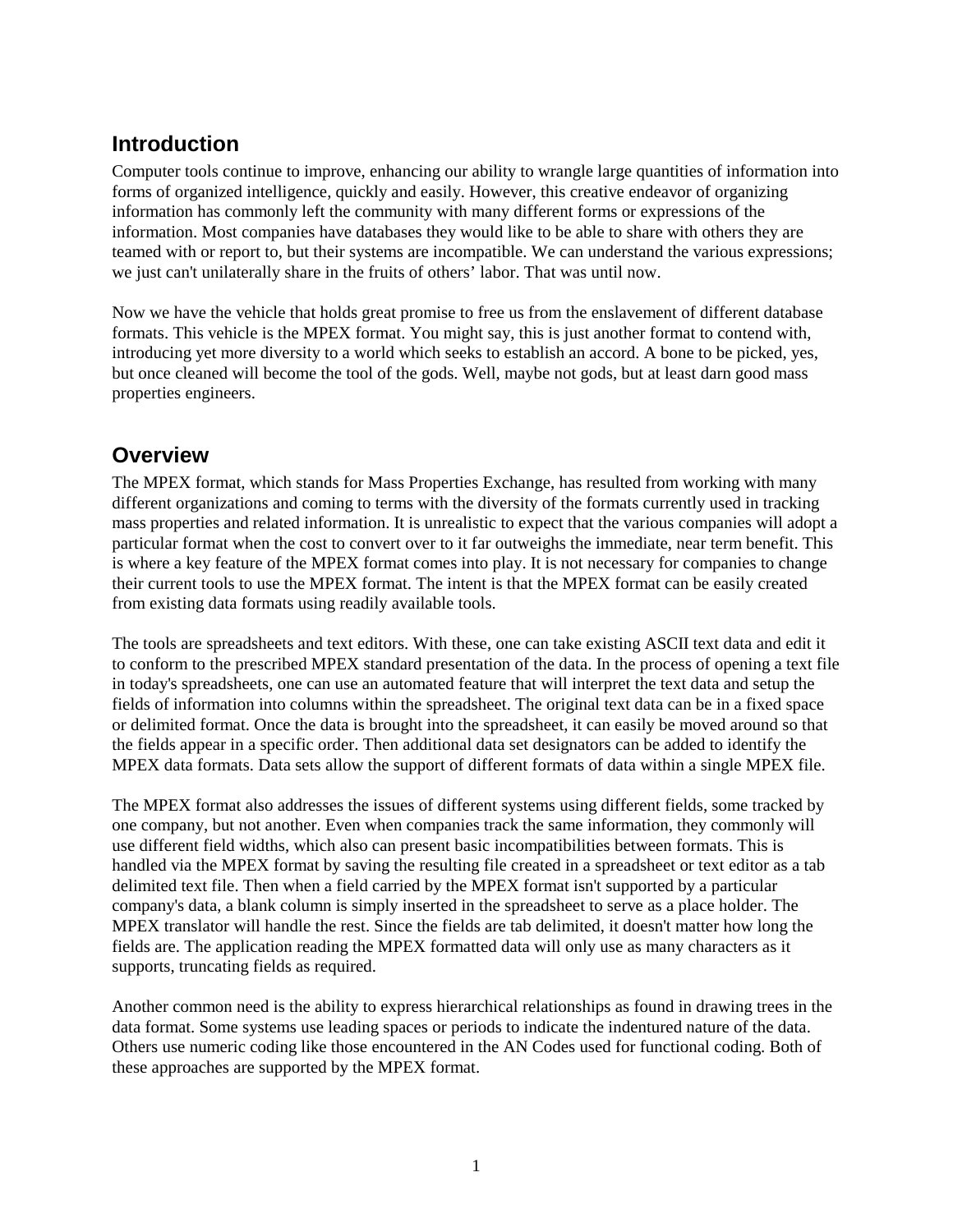<span id="page-3-0"></span>The MPEX format also must be flexible, having an ability to adapt to new requirements while maintaining compatibility with accepted and established standards. It also must support different types of data, from material lists, with or without densities, to drawing tree breakdowns with local coordinate system definitions.

The principal idea behind the MPEX format is to establish a format that can be called a standard, one that offers ease of use, specific yet flexible structure and that we can all agree is an intermediate format. By intermediate I mean one that goes between your application and another application. Applications can continue to store the data the way they do and for those who want to exchange mass properties related information, they can create a MPEX format reader for translating the data into their application. The actual creation of the MPEX formatted files is performed by reading an application's published reports or raw data (if in text format) into a spreadsheet or word processor and then saving it as a tab delimited file. For those who often need to create MPEX formatted data, they may choose to write the routines that export data directly from their application into the MPEX format. Those who have an interest in accessing the data will create a MPEX translator to read the desired information and translate it into their format for their needs.

# **Specifics**

So now that you know the basics, i.e. that the MPEX format is simply a tab delimited text file that has some specific data sets, what is a data set? A data set is made up of two sections of information. The first section is a data set designator and the second section is the actual data in a prescribed format.

The data set designator is a single line of information that is comprised of two components: a data set delimiter and a data set label. The delimiter is a specific stream of characters that tells the interpreter or MPEX translator that the format of the following data is about to be specified. The data set label is a stream of characters that identifies the type of data, i.e., what the fields are and the order that they appear. The label is usually a one or two word description.

This document defines the data set labels that currently make up the MPEX format. New data sets can be created for other types of data not covered. If the data is of a generic nature we may want to add a new data set label to this document to cover it. Making a specific label part of the MPEX format will reserve the data set label for the specified purpose. Otherwise, one can create unique data sets for specific purposes, being careful not to use any of the existing data set labels. When an MPEX translator doesn't recognize a data set label, the data will be skipped until a recognized data set is provided.

#### Data Set Structure: delimiter label parameters record data

Some data sets define parameters for the data set on the same line as the data set designator. When a data set has parameters associated with it the label will be followed by the tab-delimited parameters. In most cases the data of the data set begins on the next line after a data set designator. However, for some data sets, there are only parameters given.

The data section of the data set repeats record after record until either a new data set designator is given or the end of the file is reached. In the MPEX format, a data set ends with a line feed character. Unless a new data set designator is given at the beginning of the next line, the next line is assumed to be of the same format as the previous.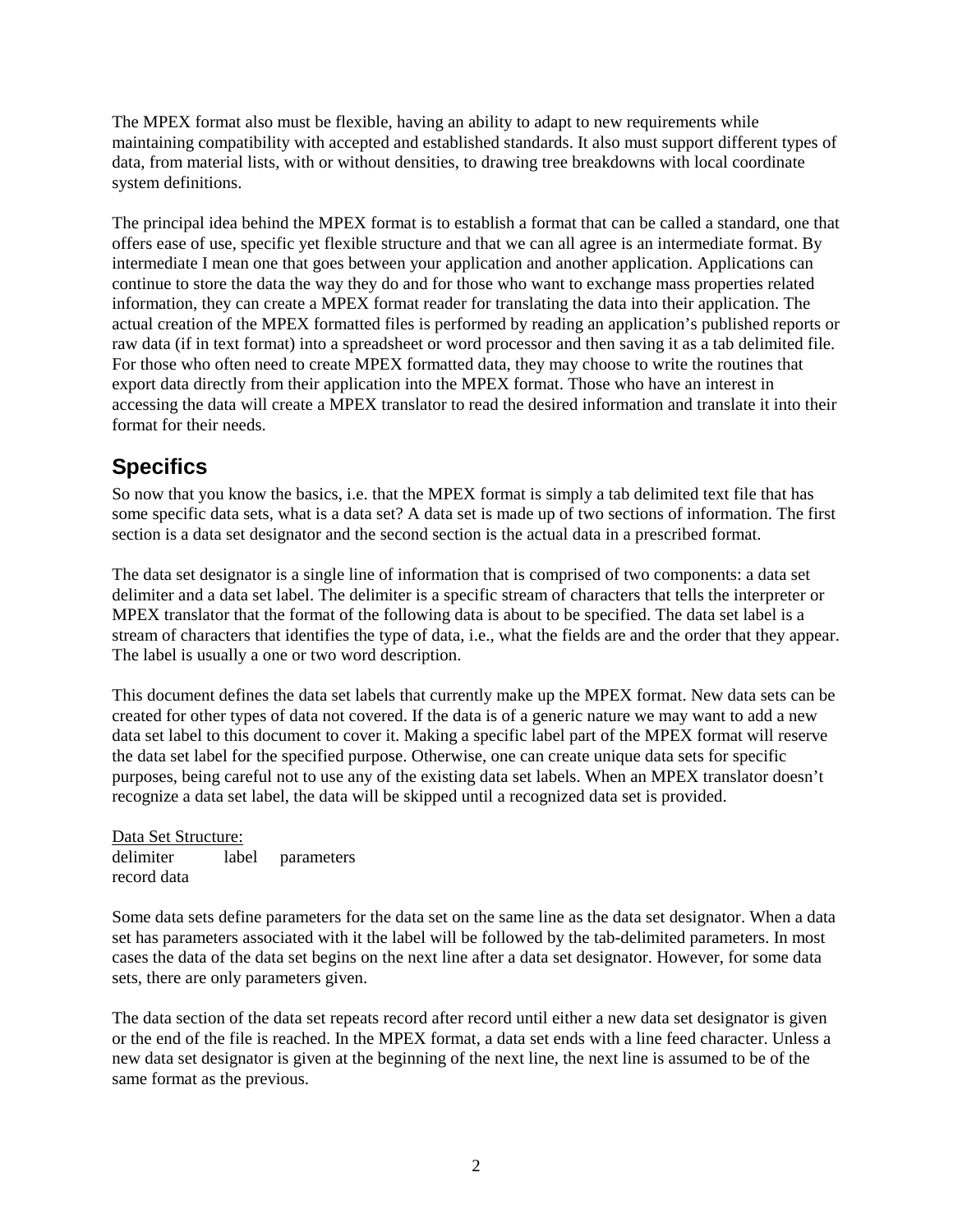<span id="page-4-0"></span>An MPEX formatted file can consist of any number of the available data set types. In most cases, a data set type will only occur once in a given file. In some cases, however, a data set may occur multiple times within a file separated by other data set types. The various types of data sets are presented and discussed in the MPEX Data Set Definitions section of this document.

The remainder of this section presents an example data set designator for the most commonly used data set, provides information on embedding comments in the data file, discusses how hierarchical relationships are supported in the MPEX format, and explains what the order of the data sets should be and what to do when data sets or data set fields have no accompanying data. There also is a discussion given on extended category descriptions, which at this point probably means nothing to you but will be of interest if you will be converting data from a flat file system to a fully relational database.

## **Data Set Designators**

All data sets begin with a data set designator and they all share a common delimiter. This delimiter is made up of two words separated by a tab character. These two words are MPEX and DATASET. They need to appear as shown with all capital letters as the first two words on a new line. The data set label, which varies for each data set type, follows the second word, DATASET, and is separated by a tab character. An example of the most commonly used data set is as follows:

## MPEX DATASET ENTRIES

This data set designator would then be followed by the data that matches the ENTRIES format. The ENTRIES data set is comprised of the drawing number (ID), description, configuration, effectivity, quantity, weight, center of gravity, moments and products of inertia, weight status, material, overtyped status and color. Additional fields can be user defined for specifying things like uncertainty and functional coding, for example, using the ADD FIELDS data set. The ADD FIELDS dataset will be discussed later. The details of the ENTRIES data set, along with all other data sets, are defined in the MPEX Data Set Definitions section.

## **Embedding Comments**

Comments can be embedded in the MPEX file in several different ways. Beginning the first field with a semicolon (;) or by leaving the first field blank will cause the line to be treated as a comment line. Also, any lines that precede the first data set designator, or those that follow a data set designator that uses an unknown data set label will be treated as comment lines.

## **Hierarchical Relationships**

The MPEX format supports hierarchical relationship definitions for a number of fields. These fields are the drawing number (or ID) and what the MPEX format refers to as Class Fields. The field for which hierarchical relationships are being defined always appears as the first field in the data set format. So, as with the ENTRIES data set, the drawing number is the first field, and in this position, it can be used to indicate parent-child relationships.

There are two methods supported by the MPEX format for indicating parent-child relationships. The first uses indentation levels. In this method, the child indented relative to its parent by a space, a colon, or a period indicates the parent-child relationship. There is no limit to the number of levels that can be indicated with this method. The second method uses a numeric code like those used for AN coding (Army Navy function codes). The numeric method supports using up to an eighteen-digit code for drawing numbers (ID) and class fields. Each set of two numbers in the code corresponds to a level.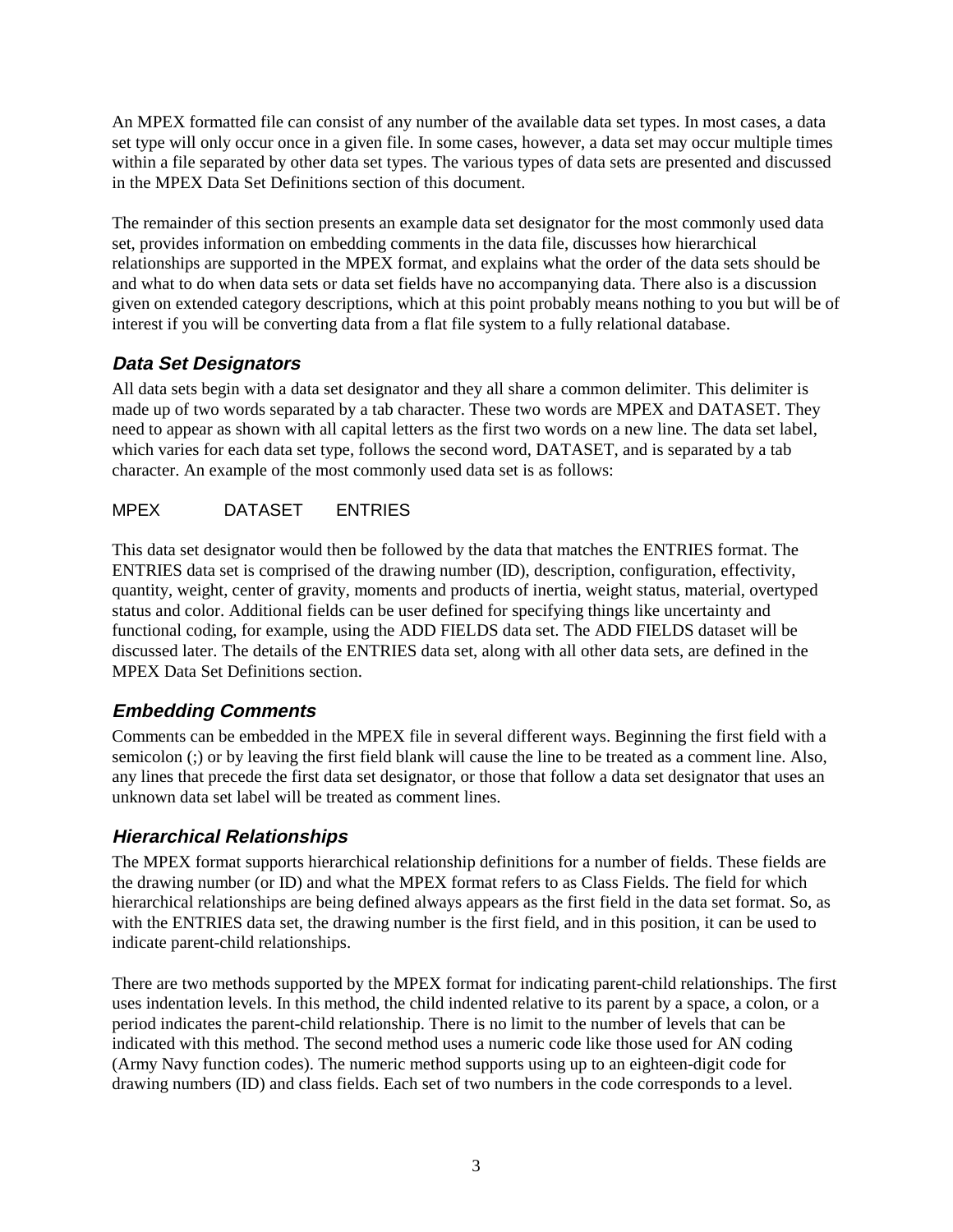Therefore, the data can have up to nine levels for drawing numbers (IDs) and class fields . Let's look at some examples of these very different hierarchical relationship definition methods.

#### **Indentation Method Numeric Method**

Drawing number (ID) field Drawing number (ID) field Super Dupper Project 0100000000 .SD Installation One 0101000000 ..SD Assembly One 0101010000 ...SD Part One 0101010100 ...SD Part Two 0101010200 .SD Assembly Two 0101020000 ...SD Part Three 0101020100 ...SD Part Four 2002000 .SD Installation Two 0102000000 .SD Assembly Three 0102010000

#### **Indentation Method Numeric Method**

Class One (AN Code) Class One (AN Code) 020000 Aerodynamic Surfaces 020000 Aerodynamic Surfaces .020100 Aero Surface-Wing 020100 Aero Surface-Wing ..020106 Covering 020106 Covering ..020108 Spars 020108 Spars ..020109 Ribs 020109 Ribs .020300 Horizontal Stabilizer 020300 Horizontal Stabilizer ..020331 Covering 020331 Covering ..020333 Spars & Stiffeners 020333 Spars & Stiffeners ..020334 Ribs & Doublers 020334 Ribs & Doublers ..020345 Fairings & Fillets 020345 Fairings & Fillets ..020347 Exterior Finish 020347 Exterior Finish ..020349 Fittings 020349 Fittings .020500 Vertical Stabilizer 020500 Vertical Stabilizer ..020531 Covering 020531 Covering ..020532 Spars 020532 Spars ..020534 Ribs 020534 Ribs 030000 Aerodynamic Surfaces 030000 Aerodynamic Surfaces .030100 Surface-Elevons 030100 Surface-Elevons ..030106 Covering 030106 Covering ..030107 Spars 030107 Spars ..030109 Ribs 030109 Ribs ..030113 Joints Splices & Fast 030113 Joints Splices & Fast

The indentation method examples shown use a period. Leading colons or spaces can be used if present in the data instead of the periods. Colons and periods are usually a lot easier to visually inspect and discern.

You'll also notice that extended descriptions are given for AN codes. This is something you'll want to use if you're moving the data from a flat file system to a fully relational database. The idea is that you can still designate the data by its six-character code in the data field but define an extended description for it in the data set that defines the relationships for the class categories. This is explained in the subsequent Extended Category Descriptions section.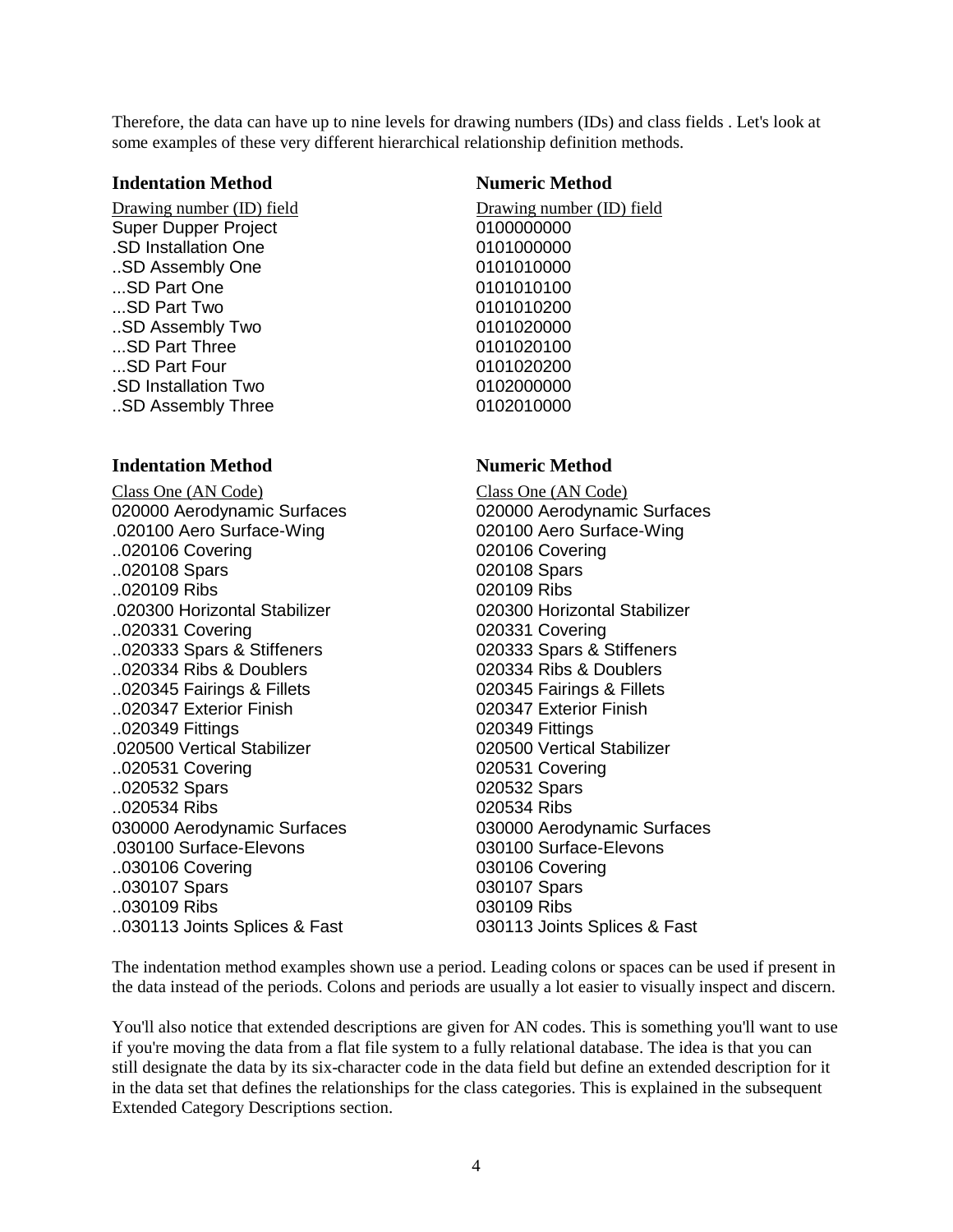<span id="page-6-0"></span>The data sets that support hierarchical relationships default to using the indentation method. When the numeric method is used the label has an asterisk appended to it, e.g. ENTRIES\*. This informs the MPEX interpreter that numeric coding method is used.

## **Grouped Relationship Data**

The MPEX format supports a special type of hierarchical relationship definition used for creating grouped information within some data sets. This grouping capability works similarly to the indentation method described above but is limited to a single level. For group definitions, the group member relationships are always indicated by the member being indented relative to its group by a space, a colon, or a period. The other unique aspect of group definitions is that the data set fields of the group are usually different from those used for the member in the relationship.

### **Unused Data Sets**

The MPEX file should only include data set designators for the data sets with the associated data. Do NOT include a data set designator unless it is followed by the corresponding data.

## **Unused Fields**

In many instances you will not have data for all the fields in a particular data set. When this occurs you can simply leave the fields blank. The important thing is that blank fields are given if fields to their right contain information. For example, in the ENTRIES data set the first nine fields in the order that they appear are the drawing number (ID), description, configuration, effectivity, quantity, weight and center of gravity  $(x, y, and z$  components). If the only data you have is drawing number  $(ID)$ , description, quantity, weight and center of gravity, then you need to insert blank fields for the configuration and effectivity. The inertia fields and others that follow after the center of gravity in this data set can be left blank. Blank columns that would otherwise appear at the end of data set records need not be specifically defined. The MPEX interpreter must be smart enough to recognize this situation so that you don't need to worry whether the spreadsheet will insert trailing tab characters when the file is saved as tab delimited.

## **Adding Fields to Pre-Defined Data Sets**

A special data set is used to extend a data set definition to include additional fields. The data set label, ADD FIELDS, identifies the data set used for this purpose. Additional fields can be added to any predefined data set through the specification given with the use of this data set. All fields added will appear in the order that they are defined after the fixed fields provided by the data set being modified.

## **Extended Category Descriptions**

It is common for older mass properties applications to track things like material or source by using cryptic one or two letter codes. Also the page|column|row designations are commonly used for indicating a particular category of the AN code (Army Navy functional coding). These methods have become outdated by fully relational databases that can efficiently support long descriptions. A feature of the MPEX format is the support that it provides in automatically converting cryptic abbreviations to fully described categories.

The CLASS data sets have been set up with this support. The way it works is that the CLASS data set data can use the extended descriptions to define the categories (and their relationships to each other) and then the class fields or columns in the ENTRIES data set can use abbreviated versions of the full description for the categories. In the CLASS data set use a space to separate the extended description from the numeric portion.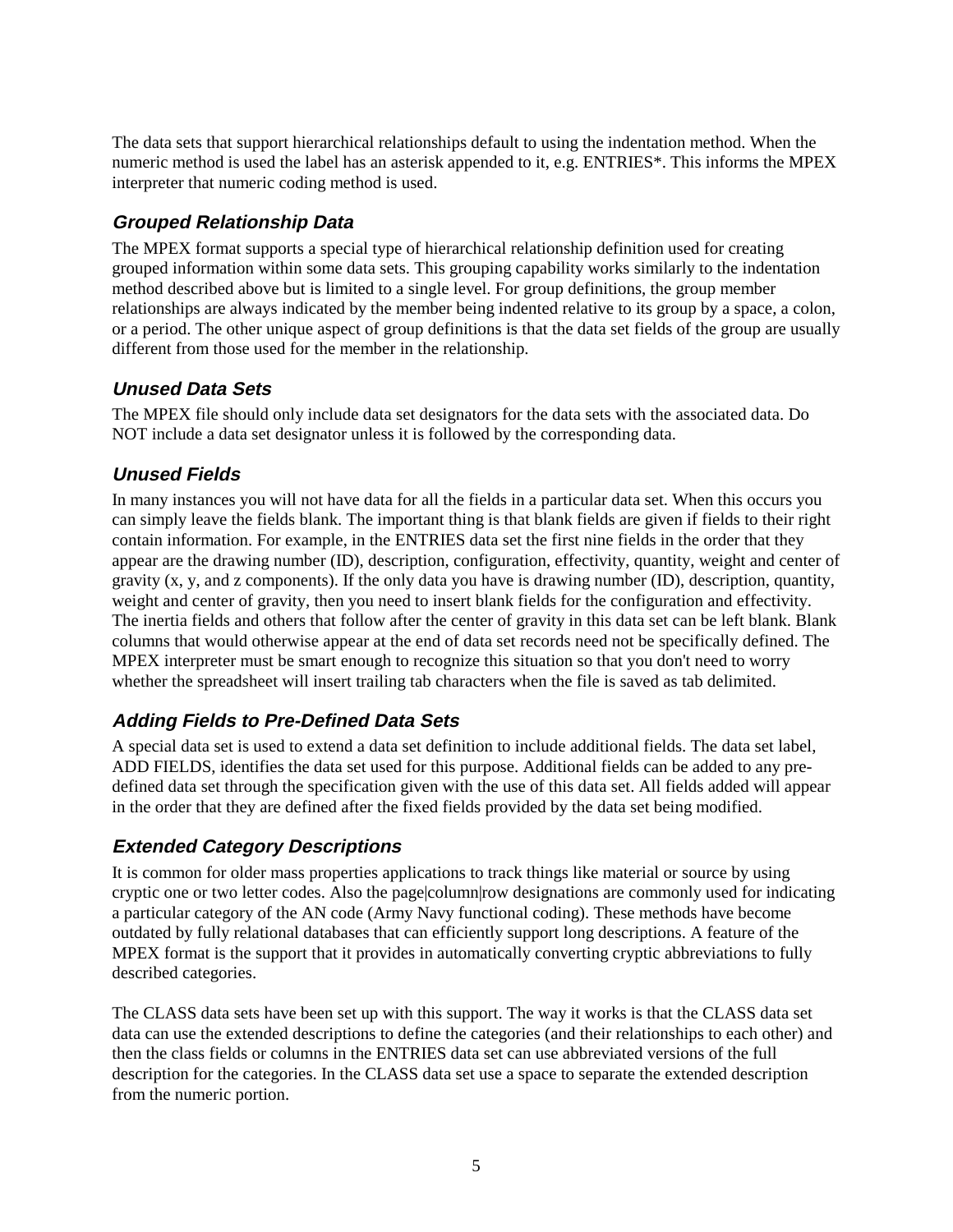<span id="page-7-0"></span>The logic of the MPEX translator is to first check if an exact match of the ENTRIES class field data is already defined. If an exact match exists, the translator uses or references the one that is already defined. If an exact match doesn't exist, the translator checks to see if a category exist that starts with the same description as the abbreviated one. If that exist, the translator uses or references the category that starts with the common string of characters. Otherwise, when no match is found, the category given by the ENTRIES class field data is added or inserted as a new category.

An example of this usage would be when the ENTRIES data set has the AN Code as one of the added class fields. The data could be something like 030113 but, if in the CLASS data set for that field the same category was given as 030113 Joints Splices & Fasteners, the MPEX translator for a relational database would reference this longer description of the category for the particular entry's data.

## **Ordering of the Data Sets**

The MPEX format is sensitive to the order in which data sets are given in the MPEX file. Typically the data set that defines the data categories of a field should appear before the particular field data is referenced by another data set. For example, if the ENTRIES data set includes data on the weight status, the WEIGHT STATUS data set should appear earlier in the file than the ENTRIES data set. This way the order in which the weight status categories are inserted into the database will be controlled by the WEIGHT STATUS data rather than in the order that the categories are referenced or used in the ENTRIES data. This becomes even more important when working with the class fields. You always want to define the hierarchical relationships of categories, using the CLASS data set, before they are referenced by another data set. If a category and its relationships for a CLASS field are not defined prior to its use, it is inserted as a top-level category.

Furthermore, the UNITS data set should be specified prior to the use of any data sets that have fields that would be dependent on the units specified.

# **MPEX Data Set Definitions**

This section presents the data set definitions for all of the currently defined data sets. They are given in the order that they might appear in an MPEX file. The data set designator is given for each, proceeded by a comment line as it might appear in the MPEX file. The comment line gives the field descriptions for the following data set.

### **Description**

|      | ; MPEX DATASET | DESCRIPTION Description Path |                              | Catalog File |
|------|----------------|------------------------------|------------------------------|--------------|
| MPEX | <b>DATASET</b> | DESCRIPTION description      | D:\dbmass\data\ DESCRIPT.CAT |              |

The DESCRIPTION data set describes the source of the data, providing its description and the path and catalog file for the source database. This data set is generally not required but is recommended for informational purposes and should appear at the beginning of the file prior to any data.

The DESCRIPTION data set format follows the same format as other MPEX data sets. The data set label follows the data set delimiter. This data set has parameters but has no data that follows on a subsequent line. The description data is handled as parameters to the data set and, therefore, follows the data set designator on the same line. A TAB character separates each parameter.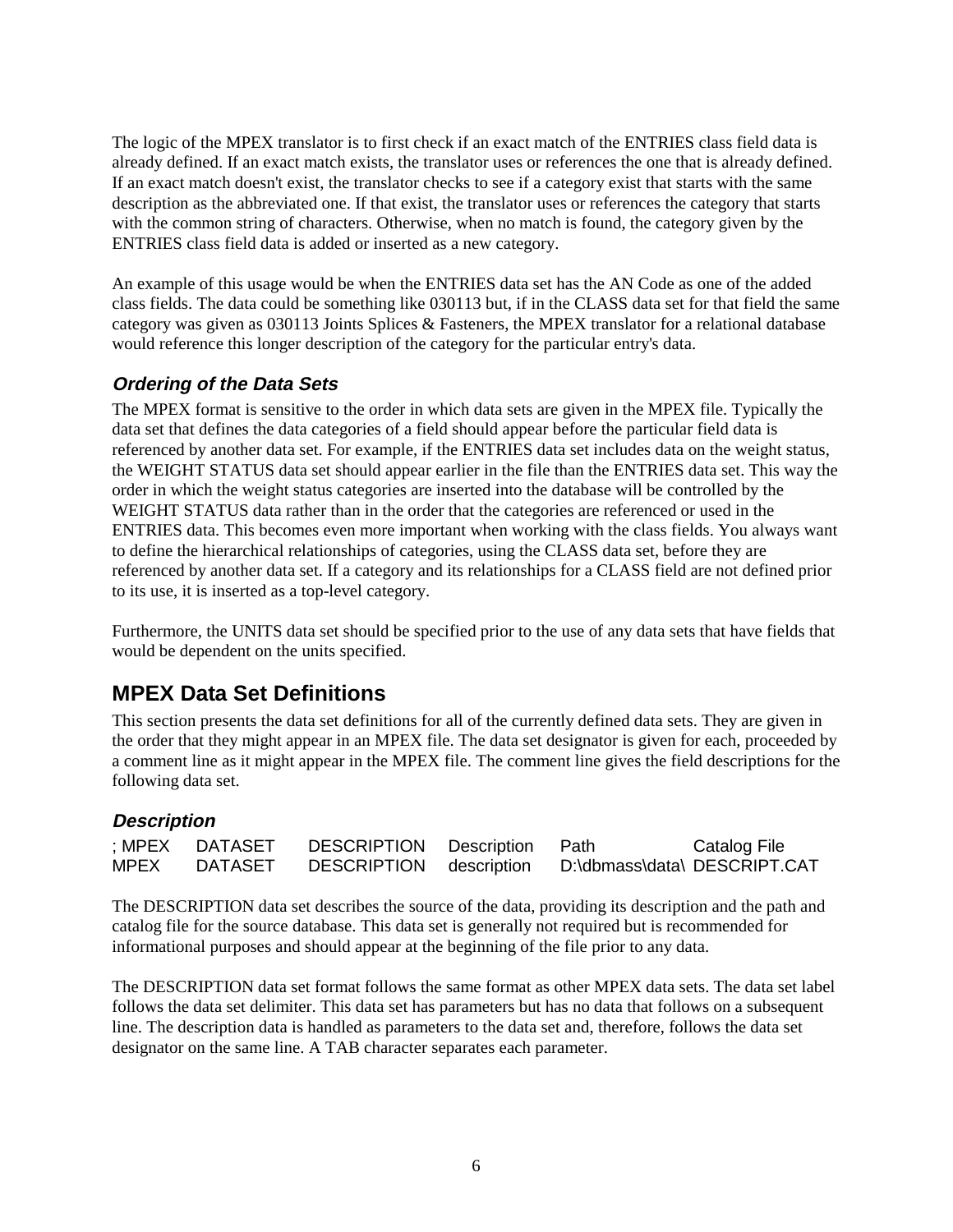<span id="page-8-0"></span>

| Units                                     |       |          |     |                              |                |  |
|-------------------------------------------|-------|----------|-----|------------------------------|----------------|--|
| ; [mass]:                                 | OZ LB | SLUGG KG |     |                              | M.T. S.T. L.T. |  |
| $ S $ $ S $ $ S $ $ S $ $ S $ $ S $ $ S $ |       | MM CM    |     | м                            |                |  |
| : [delta time]: SEC MIN HR                |       |          | DAY |                              |                |  |
| MPEX DATASET UNITS                        |       |          |     | [mass] [length] [delta time] |                |  |

The UNITS data set is used to specify the units of mass, length and/or delta time that are used in the data file. This data set should occur prior to any data that may use the units specified. Normally the units would be specified once for a data file. However, this data set can occur multiple times as needed to deal with mixed units data files.

The UNITS data set format follows the same format as other MPEX data sets. The data set label follows the data set delimiter. This data set has parameters but has no data that follows on a subsequent line. The units data is handled as parameters to the data set and, therefore, follows the data set designator on the same line. A TAB character separates each parameter.

The brackets [] are used to show that the data is optional (do not include brackets in the data).

Mass can be any of the following abbreviations:

|  |  | OZ LB SLUG G KG M.T. S.T. L.T.                    |  |
|--|--|---------------------------------------------------|--|
|  |  | ounces pounds slugs grams kilo- metric short long |  |
|  |  | grams tons tons tons                              |  |

Length can be any of the following abbreviations:

| IN     | FT   | MМ     | CM     | M      |
|--------|------|--------|--------|--------|
| inches | feet | milli- | centi- | meters |
|        |      | meters | meters |        |

Delta time can be any of the following abbreviations:

| <b>SEC</b> | MIN     | HR    | DAY  |
|------------|---------|-------|------|
| seconds    | minutes | hours | days |

#### **Change Case**

| : MPEX     | DATASET CHANGE CASE            |      | alpha case numeric case |
|------------|--------------------------------|------|-------------------------|
| ; options: | NONE LOWER UPPER TITLE PASSIVE |      |                         |
| MPEX       | DATASET CHANGE CASE            | NONE | <b>NONE</b>             |

The CHANGE CASE data set is used to specify whether the MPEX translator should change the case of the text given in the data file. This data set is not required but can prove useful if you wish the text data case to be changed. This data set should occur prior to any other data set that it is intended to affect. This data set can occur multiple times, as needed to deal with different data sets.

The CHANGE CASE data set format follows the same format as other MPEX data sets. The data set label follows the data set delimiter. This data set has parameters but has no data that follows on a subsequent line. A TAB character separates each parameter.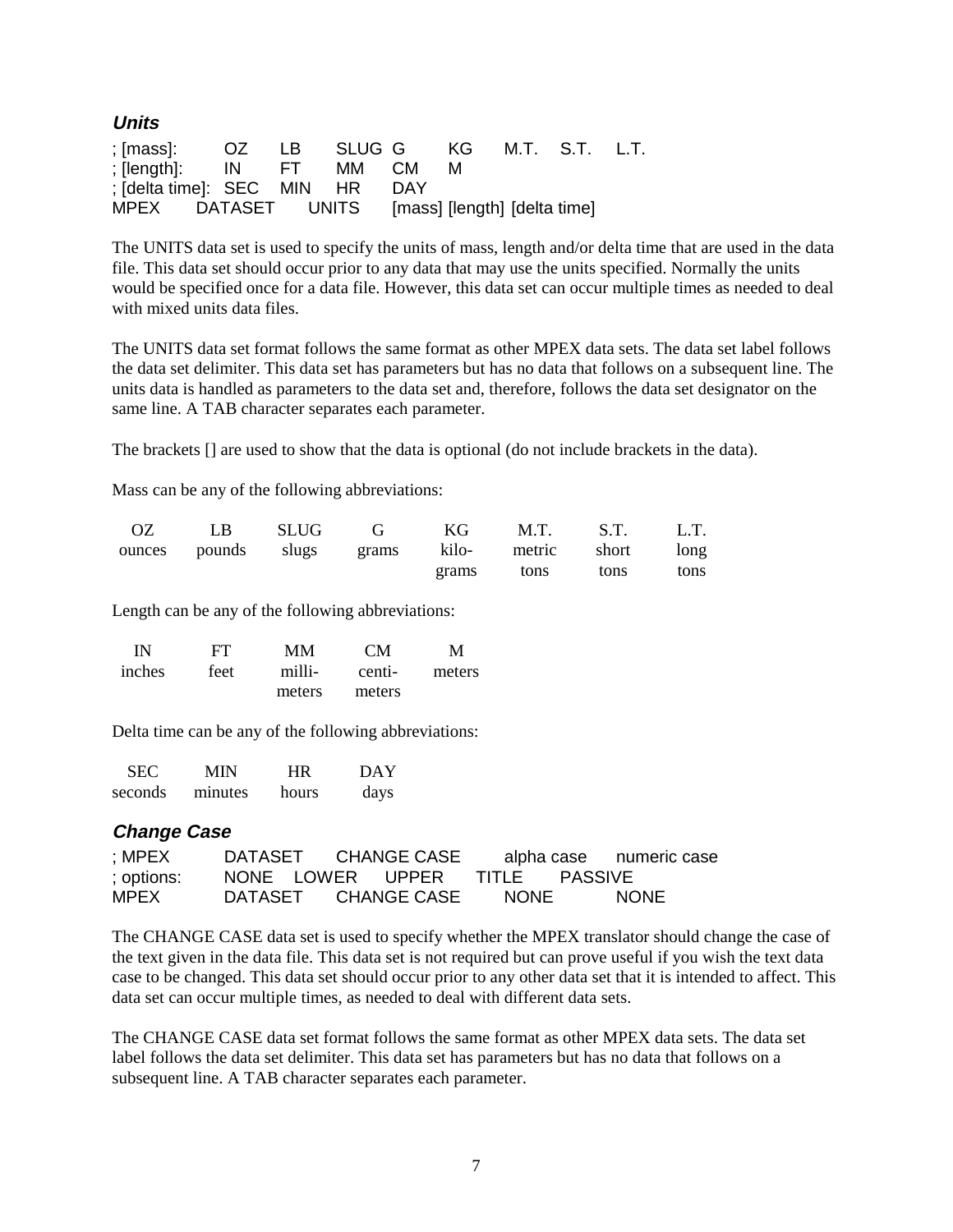<span id="page-9-0"></span>Two parameters are used to specify how text is to be treated when it is comprised of pure alpha or alphanumeric characters. The first parameter will apply to text that contains no numbers. The second applies to text that contains some numbers and alpha characters. The options for both parameters work as follows:

| Option         | Description                                                                      |
|----------------|----------------------------------------------------------------------------------|
| <b>NONE</b>    | No change of case requested                                                      |
| LOWER          | Change all characters to lower case                                              |
| <b>UPPER</b>   | Change all characters to upper case                                              |
| <b>TITLE</b>   | Change the first character of each word to upper case and the rest to lower case |
| <b>PASSIVE</b> | Leave the first character of each word as is and change the rest to lower case   |
|                | Note: Passive is short for Passive Title.                                        |

#### **Weight Status**

; Description Factor (%) MPEX DATASET WEIGHT STATUS [PURGE]

The weight status is an ENTRIES field that can be used to compute a weight margin based on the defined factor. It is the field used for weight maturity reporting. This data set is used to define the weight status categories and their associated factor, e.g. Calculated 0.15.

This data set has one optional parameter which is separated from the label with a TAB character. The parameter, PURGE, when provided is used to indicate that any previously defined weight status categories should be deleted prior to adding the new ones provided.

This data set supports defining groups. To define a group, list the group description and each member of the group using the indentation method described for creating hierarchical relationships. Groups are limited to one level. In other words, a group cannot be a member of another group. The groups in this data set would not have a factor value assigned.

### **Uncertainties**

Description, link status, (+/-)weight, (+/-) X, (+/-) Y, (+/-) Z, (+/-) Ixx, (+/-) Iyy, (+/-) Izz, (+/-) Ixy, (+/-) Ixz, (+/-) Iyz, (+/-) mode

MPEX DATASET UNCERTAINTIES

Due to the number of fields associated with this data set, which causes them to extend beyond the width of this page if placed on a single line as they might appear in a comment line, they are simply listed above in the order that they would appear.

The UNCERTAINTIES data set provides a list of uncertainty factors uniquely identified by their description. The uncertainty values can be assigned to the lowest level entries (parts) by the associated description. The link status indicates whether the uncertainty values are linked to the corresponding weight status with the same description. This field is either 1 (true) or 0 (false). The weight has units of mass; the x, y, z values have units of length; and the remaining values have units of inertia, except for the mode field. The mode indicates whether percentages are used for the weight and inertias or actual values are given. Percentages are indicated with a value of 1 (true) and actual values are indicated with a value of 0 (false).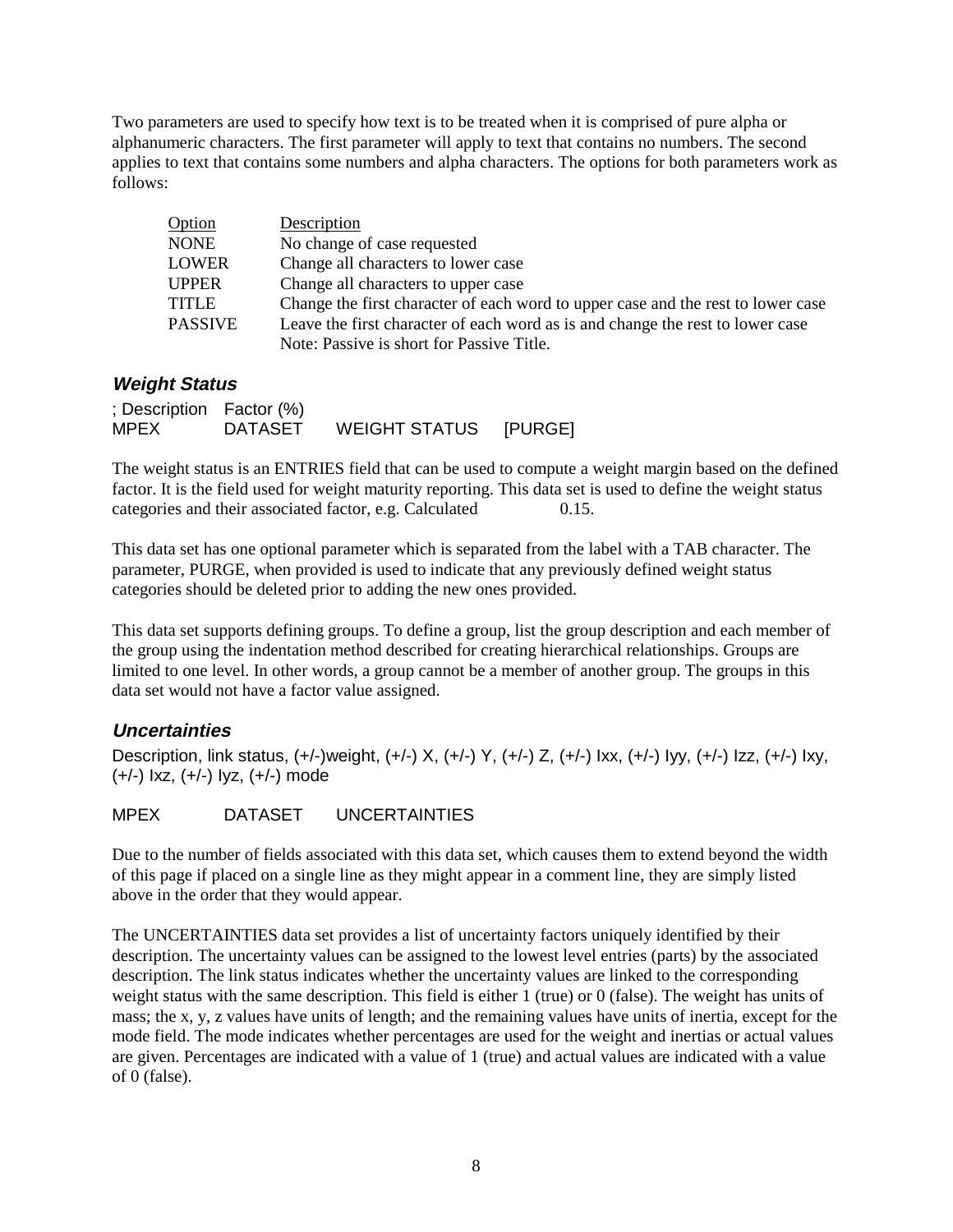<span id="page-10-0"></span>This data set has no parameters.

## **Materials** ; Description Density MPEX DATASET MATERIALS [PURGE]

The material is an ENTRIES field that can be used to calculate the volume of particular part and can be used for tracking material usage. This data set is used to define the material types and their associated densities. The units of density are those specified by the units data set in mass/length $3$ .

This data set has one optional parameter which is separated from the label with a TAB character. The parameter, PURGE, when provided is used to indicate that any previously defined materials should be deleted prior to adding the new ones provided.

This data set supports defining groups. To define a group, list the group description and each member of the group using the indentation method described for creating hierarchical relationships. Groups are limited to one level. In other words, a group cannot be a member of another group. The groups in this data set would not have a density value assigned.

#### **Add Fields**

| : MPEX               | <b>DATASET</b> | ADD FIELDS dataset label |          |
|----------------------|----------------|--------------------------|----------|
| ; Description Type   |                | Width                    | Units of |
| ; [MPEX UNCERTAINTY] |                |                          |          |
| <b>MPEX</b>          | <b>DATASET</b> | ADD FIELDS dataset label |          |

The ADD FIELDS data set is used to add fields to those that are predefined by any particular data set. The fields that are defined by this data set are added to the right of the predefined fields of the data set being modified in the order given in this data set. The label of the data set being modified should appear as the first parameter after the ADD FIELDS data set label. This data set needs to come before the data set that it modifies.

The ADD FIELDS data set format follows the same format as other MPEX data sets. The data set label follows the data set delimiter. This data set has one parameter (the data set label of the data set being modified) and subsequent lines provide the added field definitions. A TAB character separates the data set labels.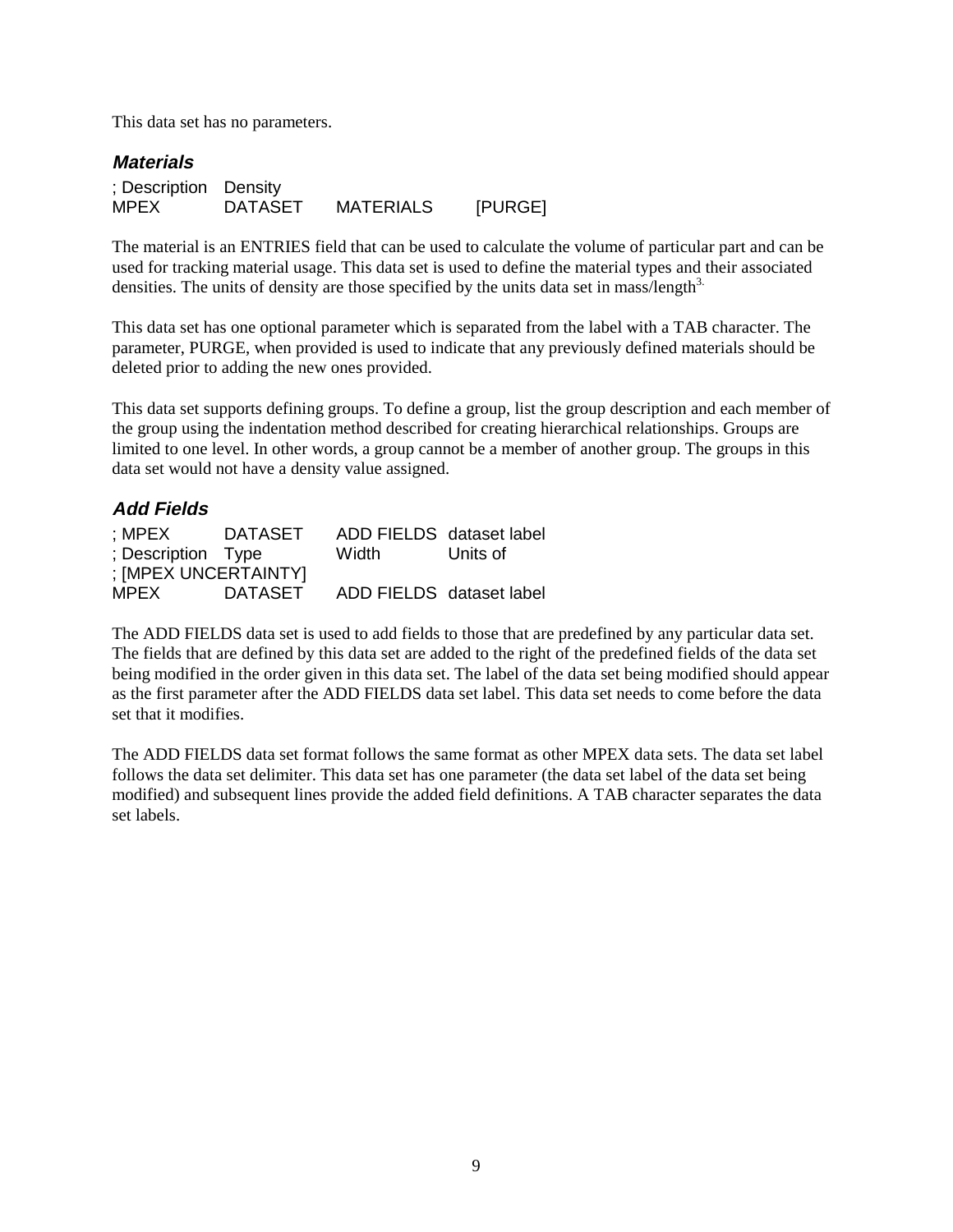<span id="page-11-0"></span>Each added field must provide a description for the field, the type of field that it is, its width and, if applicable, the units the field data is given in. The following types of fields are supported:

| Type              | Description                                                            |
|-------------------|------------------------------------------------------------------------|
| <b>ALPHA</b>      | Text field                                                             |
| <b>CLASS</b>      | Class field that support hierarchical categories                       |
| <b>NUMERIC</b>    | Numeric value field                                                    |
| <b>SUMMATION</b>  | Numeric value field assigned at lowest level and summed up at          |
|                   | higher levels                                                          |
| <b>FACTOR</b>     | Descriptive field which has an associated factor at lowest level and   |
|                   | acts as weighed average field at higher levels                         |
| <b>CALCULATED</b> | Calculated value based on other fields                                 |
| MPEX UNCERTAINTY  | Special type that defines the mass properties uncertainty fields       |
|                   | which includes weight, x cg, y cg, z cg, Ixx, Iyy, Izz, Ixy, Ixz. Iyz, |
|                   | and mode when added to the ENTRIES data set and x cg, y cg and z       |
|                   | cg when added to the ASSEMBLIES data set. All values are $+/-$ .       |
|                   |                                                                        |

The width field is the maximum number of characters allotted for ALPHA, CLASS and FACTOR fields and is either FLOAT or DOUBLE for NUMERIC, SUMMATION or CALCULATED field types.

The "units of" field can be any of the following unit types: None, Mass, Length, Inertia, Density, Percentage, Angle, Delta Time, Money or Labor Rate.

#### **Class Categories**

; Description MPEX DATASET CLASS Description

The MPEX format supports class fields through the use of the ADD FIELDS data set. Each class field is uniquely identified by its description. Each class field has independently defined categories. The CLASS data sets support defining the hierarchical relationships of the class categories. The data set has one parameter that provides the description of the class field being specified. Append an asterisk to the data set label when using numeric coding to establish parent-child relationships.

The CLASS data set can be used to give extended descriptions for the categories in the case where the original data given in the referencing data set (e.g. ENTRIES) uses cryptic abbreviations. This feature was implemented to support converting flat file data that references numeric codes or abbreviations to identify specific categories of information to relational databases. In a relational database, the category is defined in one place and references are made to it in the instances where it is used, minimizing the duplication of data. Thereby, extended descriptions for the categories can be used with minimal impact on overall database storage requirements.

The CLASS data set should appear after the ADD FIELDS data set and before the ASSEMBLIES and/or ENTRIES data sets.

#### **Factors**

| ; Description factor |                |                |             |
|----------------------|----------------|----------------|-------------|
| MPEX.                | <b>DATASET</b> | <b>FACTORS</b> | Description |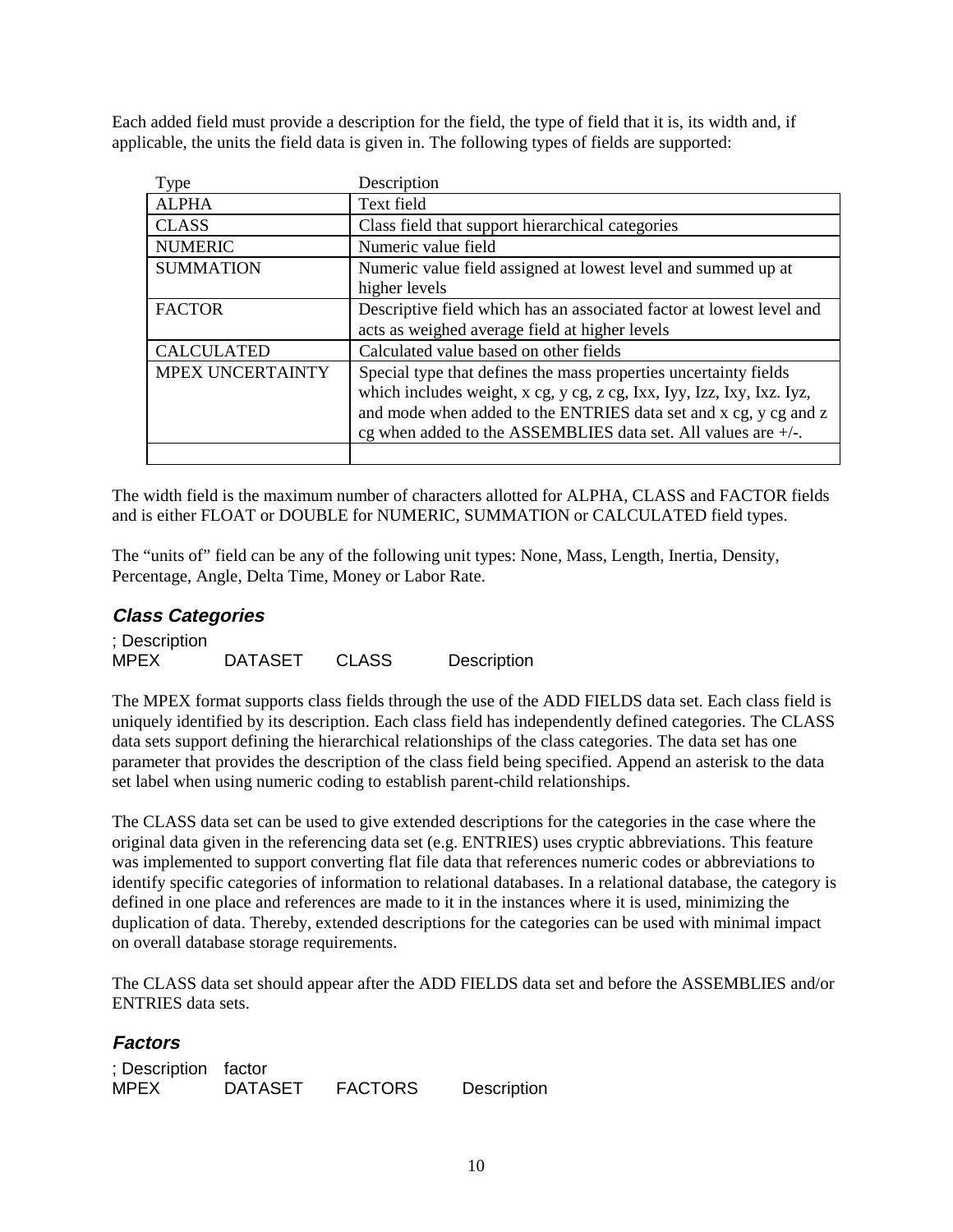<span id="page-12-0"></span>The MPEX format supports factor fields through the use of the ADD FIELDS data set. Each factor field is uniquely identified by its description. Each factor field has independently defined factors. The data set has one parameter that provides the description of the factor field being specified.

Factor fields can be associated with ENTRIES data set and are used in calculations. This data set is used to define the factor types and their associated value. The units would be those specified by the units data set as defined for the field.

This data set supports defining groups. To define a group, list the group description and each member of the group using the indentation method described for creating hierarchical relationships. Groups are limited to one level. In other words, a group can not be a member of another group.

| <b>Standard Parts</b>            |                                      |                       |
|----------------------------------|--------------------------------------|-----------------------|
| ;Id (part number)<br><b>MPEX</b> | Description Weight<br><b>DATASET</b> | <b>STANDARD PARTS</b> |

The STANDARD PARTS data set is used to specify entries that are standard parts. This data set does not use any parameters. Use this data set before the ASSEMBLIES and/or ENTRIES data sets. The entries listed in the STANDARD PARTS data set will be interpreted as standard parts when listed in these two data sets. The units used for weight would be those defined for units of mass, as provided by the UNITS data set. This data set also supports defining "filters" which can be used to identify standard parts.

The import translator uses filter criteria to qualify entries as standard parts. A filter is specified by giving an Id and/or a Description which ends with the asterisk character (\*) and a maximum weight. The filter criterion specifies what characters the Id/Description must start with. The characters preceding the asterisk are used. If only the asterisk character is given for either the Id or Description, all Ids or Descriptions will pass the filter criteria for the corresponding field. If no asterisk is given in either the Id or Description field, an exact match of the Id/Description must be given to pass that field's filter criteria. All fields must pass the specified filter conditions to be accepted as a standard part. The following example illustrates the use of filters:

| :Id         | Description    | Weight         |
|-------------|----------------|----------------|
| <b>MPEX</b> | <b>DATASET</b> | STANDARD PARTS |
| $sp*$       | ∗              | 0.1            |

If an entry's Id starts with "sp" and its weight is less than or equal to 0.1, the entry will be interpreted as a standard part.

Adding additional rows of specifications can specify multiple filters. Multiple filters are "ORed" together. For the following example:

| :Id         | Description    | Weight                |
|-------------|----------------|-----------------------|
| <b>MPEX</b> | <b>DATASET</b> | <b>STANDARD PARTS</b> |
| $sp*$       | ∗              | 0 <sub>1</sub>        |
| $\ast$      | $Bolt*$        | 0 <sub>1</sub>        |

Any entries that have an Id that starts with "sp" or a Description that starts with "bolt" and weighs less than 0.1 will be interpreted as a standard part. The filters are not case sensitive.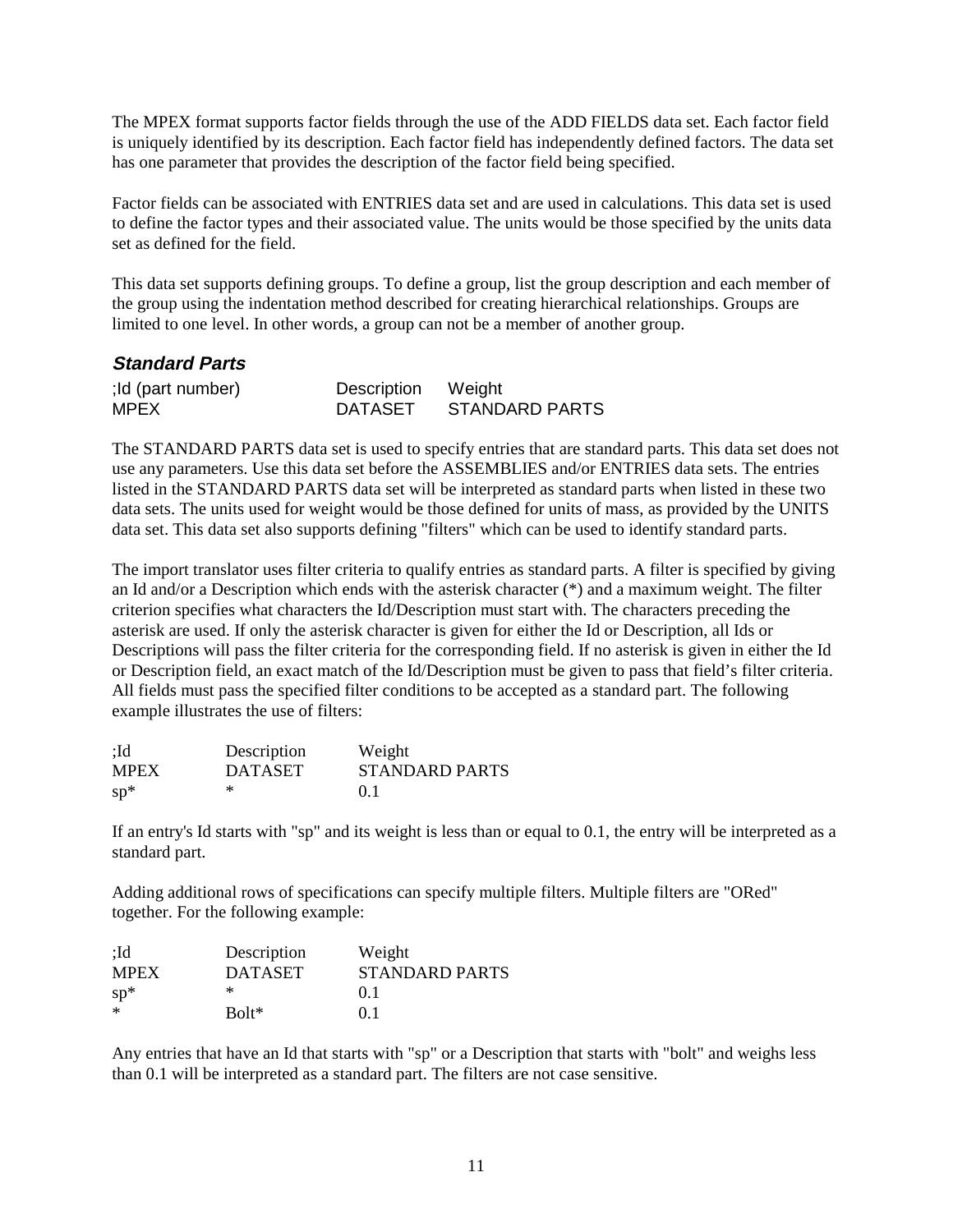<span id="page-13-0"></span>When a particular entry meets all criteria of any of the specified filters, it will be treated as a standard part. However, if the entry is an assembly with sub-entries, it will be converted to an assembly.

#### **Assemblies Coordinate Systems**

Id (drawing no.), Description, Configuration, Effectivity, Quantity, X-Origin, Y-Origin, Z-Origin, X-Pt on X, Y-Pt on X, Z-Pt on X, X-Pt on Y, Y-Pt on Y, Z-Pt on Y, About Z, About Y, About X, Scale X, Scale Y, Scale Z, CG locate, Disconnect.

MPEX DATASET ASSEMBLIES [Entry Type]

Due to the number of fields associated with this data set, which causes them to extend beyond the width of this page if placed on a single line as they might appear in a comment line, they are simply listed above in the order that they would appear.

The ASSEMBLIES data set is primarily used for defining drawing tree type assembly breakdowns when entry mass properties are given in different coordinate systems. Each record in this data set identifies a particular entry's relationship to its parent. This data set supports hierarchical relationships being defined for the entries with indentation as the default relationship method. Append an asterisk to the data set label when using numeric coding to establish parent-child relationships.

The ASSEMBLIES data set has one optional parameter. This parameter can be used to specify the toplevel entry type. The options are PROJECT, INSTALLATION, ASSEMBLY or SEQUENCE. A TAB character separates the entry type from the data set label.

This data set supports defining the coordinate transformation between a child and its parent by one of two methods. Both methods give the location of the child coordinate system relative to its parent and assume a right hand coordinate system definition is used. The first is the three-point method. By specifying the location of the Origin, a Point on X and a Point on Y, the relationship is fully defined. Each of these points specifies the location of the child coordinate system points in reference to the parent coordinate system. The second method uses the origin and three rotation angles. The Origin is simply the offset of the child coordinate system, and the rotation angles specify how to move from the parent to the child coordinate system. About Z gives the rotation about the parent (reference) z-axis. About Y is the rotation about the y' axis, which results from the z rotation. About X is the rotation about the  $x''$  axis, which results from the y rotation. The scale factors can be used to represent a left-hand coordinate system. If used with points, set scale to 1, 1, -1 to indicate z is left-handed z.

Once relationships are defined in this data set, there is no need to redefine them in the following ENTRIES data set. In the ENTRIES data set, the mass properties for the entry should be given in the local coordinate system, defined by the ASSEMBLIES data set.

There are two fields given after the coordinate transformation information. The CG Locate and Disconnect fields are logical data fields with a value of either a 0 (false) or 1 (true). A true value for the CG Locate field means the entry position is set to float so that its CG is located at the parent's CG. A true value for the Disconnect field means the entry is temporarily disconnect from the parent so that its mass properties are not included.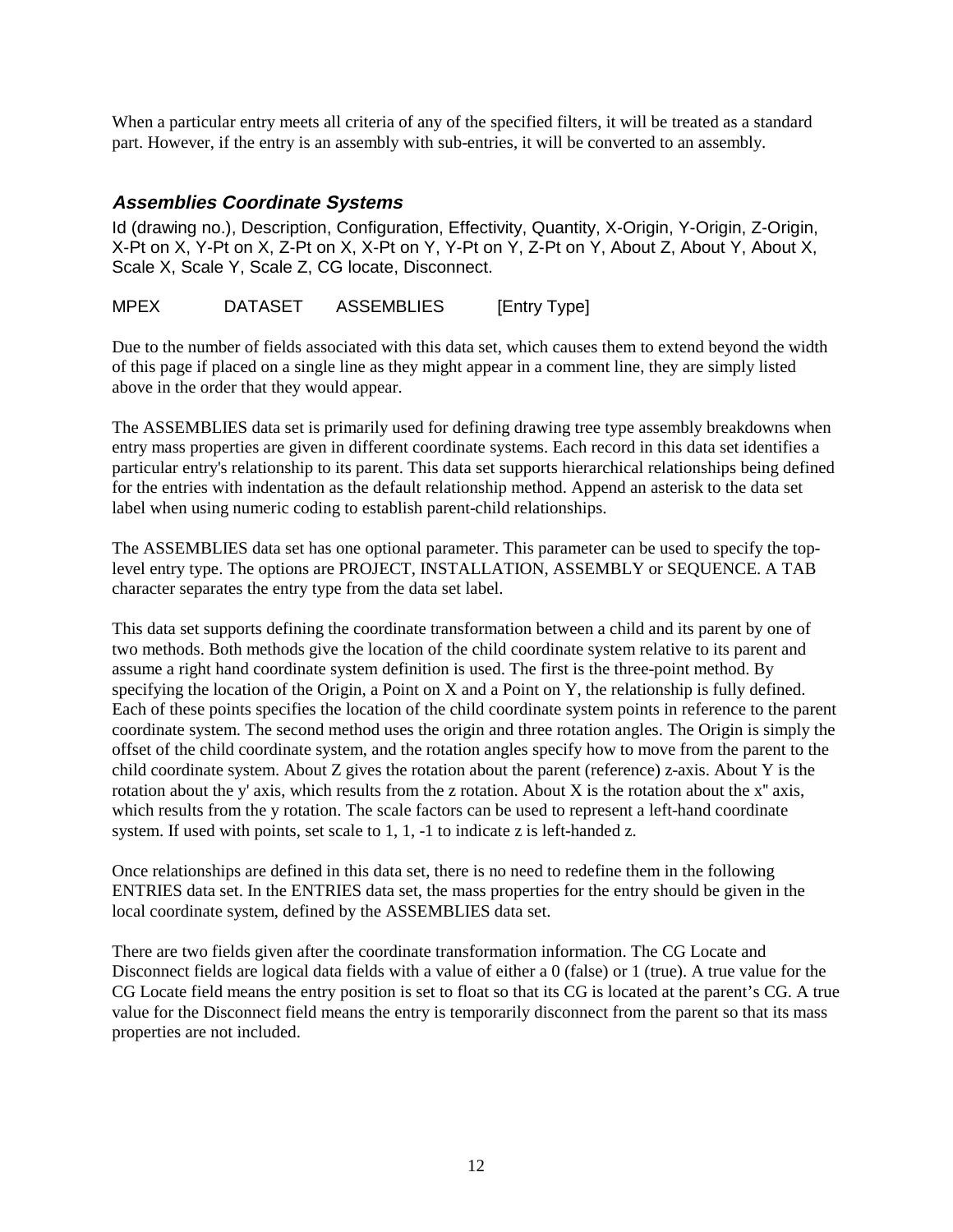<span id="page-14-0"></span>The ASSEMBLIES data set supports using the MPEX UNCERTAINTY fields when specified with the ADD FIELDS data set. Only the X, Y and Z location uncertainty fields apply since this is a location specific dataset.

#### **Entries**

Id (drawing no.), Description, Configuration, Effectivity, Quantity, Weight, Xcg, Ycg, Zcg, Ixx, Iyy, Izz, Ixy, Ixz, Iyz, Weight Status, Material, Overtyped, Color

MPEX DATASET ENTRIES [WITH]

Due to the number of fields associated with this data set, which causes them to extend beyond the width of this page if placed on a single line as they might appear in a comment line, they are simply listed above in the order that they would appear.

The ENTRIES is the primary data set that defines the bulk of the data. In many cases, it may be the only data set in a MPEX file. This data set brings together all the data typically defined for a mass properties database. It supports hierarchical relationships being defined for the entries with indentation as the default relationship method. Append an asterisk to the data set label when using numeric coding to establish parent-child relationships.

The ENTRIES data set has one optional parameter. This parameter is used to specify whether the mass properties include the margins calculated using the weight status assignments. The default is to assume that the mass properties do not include any calculated margin. If the mass properties do include the margin calculated using the weight status percentages, then the parameter should be set to WITH to indicate "with margin" included. This flag affects all entry mass properties.

The mass properties in the ENTRIES data set will be in global coordinates unless the ASSEMBLIES data set was previously specified with different coordinate systems. The inertias are always given about the CG of the particular entry. In cases where the ASSEMBLIES data set is used to establish a local coordinate system for the entries, the ENTRIES data set should just include the entries that have no children, i.e., lowest in the hierarchy.

This data set also supports weight status, material, overtyped status and color fields. The weight status and material fields have been discussed previously as part of the corresponding data sets. In this data set these fields will contain the weight status or material information associated with a specific entry. The descriptions that are listed in these fields will be added to the database, if not previously defined, in the order in which they appear. The overtyped status field is a logical field that is used to indicate whether the mass properties of the entry are calculated values or were hand entered (overtyped). Overtyped status of 0 (false) means the values are calculated, and a value of 1 (true) is used when the entry mass properties are overtyped or forced to specific values. The color field is a numeric field used to specify color.

The ENTRIES data set supports using the MPEX UNCERTAINTY fields when specified with the ADD FIELDS data set. All of the mass properties uncertainty fields given in the ADD FIELDS data set are added to ENTRIES data set when specified. All values are +/-. The mode value is used to indicate four different logical status. These logical states are as follows:

| $+\prime$ - Mode Value | Description                                                               |
|------------------------|---------------------------------------------------------------------------|
|                        | actual values (manually assigned if a part, or calculated if an assembly) |
|                        | percent values for weight and inertias manually assigned                  |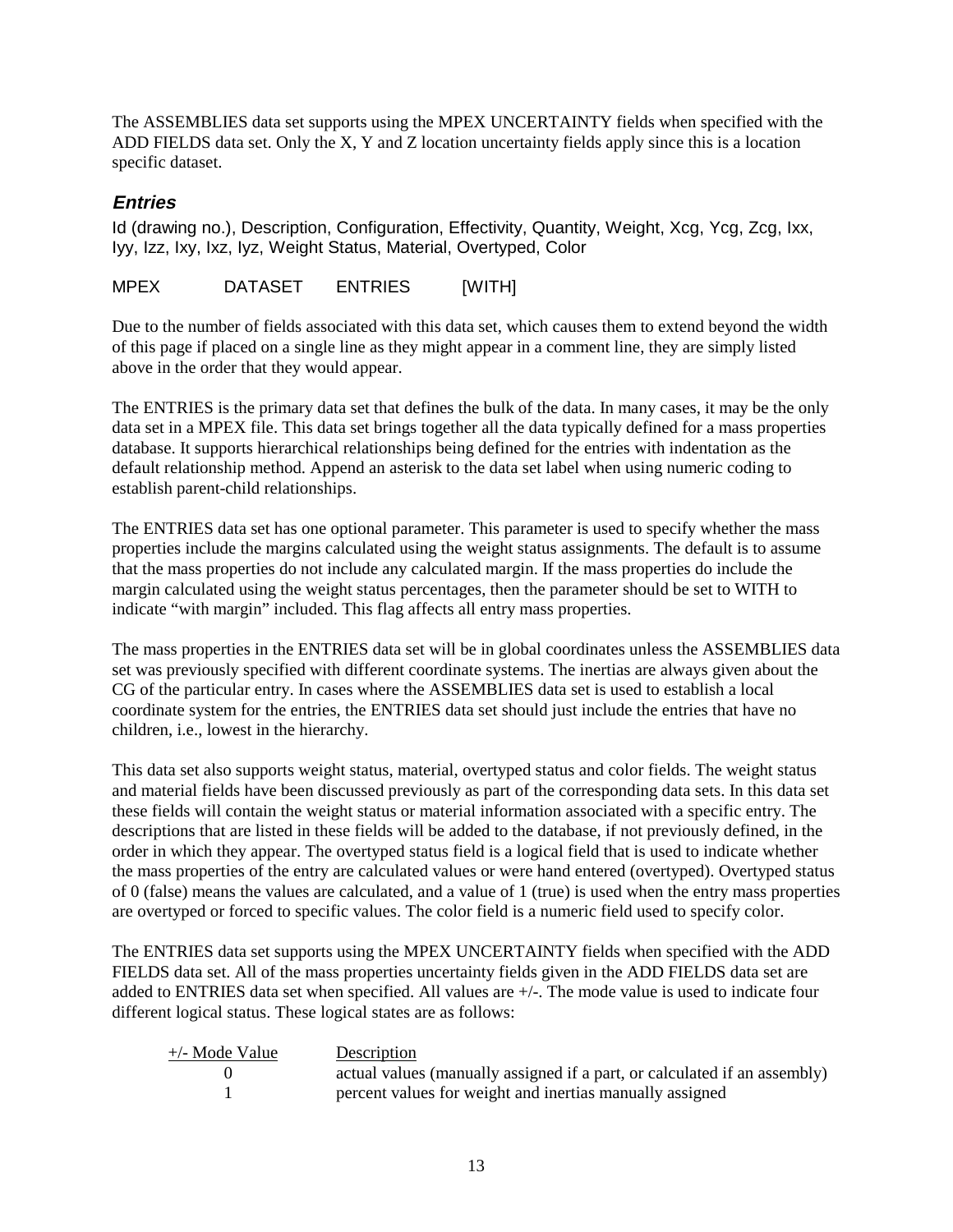2 automatically assigned actual values using linked uncertainties 3 automatically assigned percent values using linked uncertainties

<span id="page-15-0"></span>Various fields can be added to this data set through the use of the ADD FIELDS data set. When class fields are specified, the categories are automatically added to the class categories at the top level if not previously defined in the CLASS data set for the corresponding field. As mentioned in the earlier discussion on Extended Category Descriptions, the data (categories) specified in the class fields only need to use the first unique set of characters of the category descriptions that have been previously defined in a CLASS data set.

#### **Items**

; Id (drawing no.) Description Configuration Effectivity :Description, Quantity, Weight, Xcg, Ycg, Zcg, Ixx, Iyy, Izz, Ixy, Ixz, Iyz, Overtyped, Material, Shape, Volume Mode, Dim1, Dim2, Dim3, Dim4, Point1-X, Point1-Y, Point1-Z, Point2-X, Point2-Y, Point2-Z, Point3-X, Point3-Y, Point3-Z, About-Z, About-Y, About-X

#### MPEX DATASET ITEMS

Due to the number of fields associated with this data set, which causes them to extend beyond the width of this page if placed on a single line as they might appear in a comment line, they are simply listed above in the order that they would appear.

The ITEMS data set uses the group relationship support of the MPEX format to define the details that make up a part. As such, the group definition specifies a particular part by giving its ID, Description, Configuration and Effectivity. The following lines of data, that are members of the group as indicated by the indentation character, are the items that make up the part. The items use a totally different set of fields to specify their characteristics. These fields include a description (which should be unique for each item within a part), quantity, the full mass properties, an overtyped field and the fields used to specify a shape, its dimensions and location. The overtyped field works just like it was described for the ENTRIES data set except in this case it specifies whether the item mass properties are calculated or manually defined. Calculated values have an overtyped value of 0 (false) and manually adjusted values have a value of 1 (true).

The shape is the description of the shape used to calculate the mass properties. The dimensions are given as Dim1 through Dim4. The orientation of the shape is specified with the three points where point 1 is the origin, point 2 is a point along the x-axis and point 3 is a point along the y-axis of the shape. A second method for orienting the shape is to use point 1 and the rotation angles. The rotation angles work the same as discussed in the ASSEMBLIES data set where the first rotation is about the z-axis of the part coordinate's system. The second rotation is about the rotated y-axis and the third rotation is the rotation about the resulting x-axis.

One needs to know how each shape is defined to fully understand how these dimensions and points define the size and orientation of the shape. Generally speaking, Dim1 gives the dimension along the xaxis, Dim2 gives the dimension along the y-axis and Dim3 gives the dimension along the z-axis. Dim4 usually is used to give the wall thickness of the shape.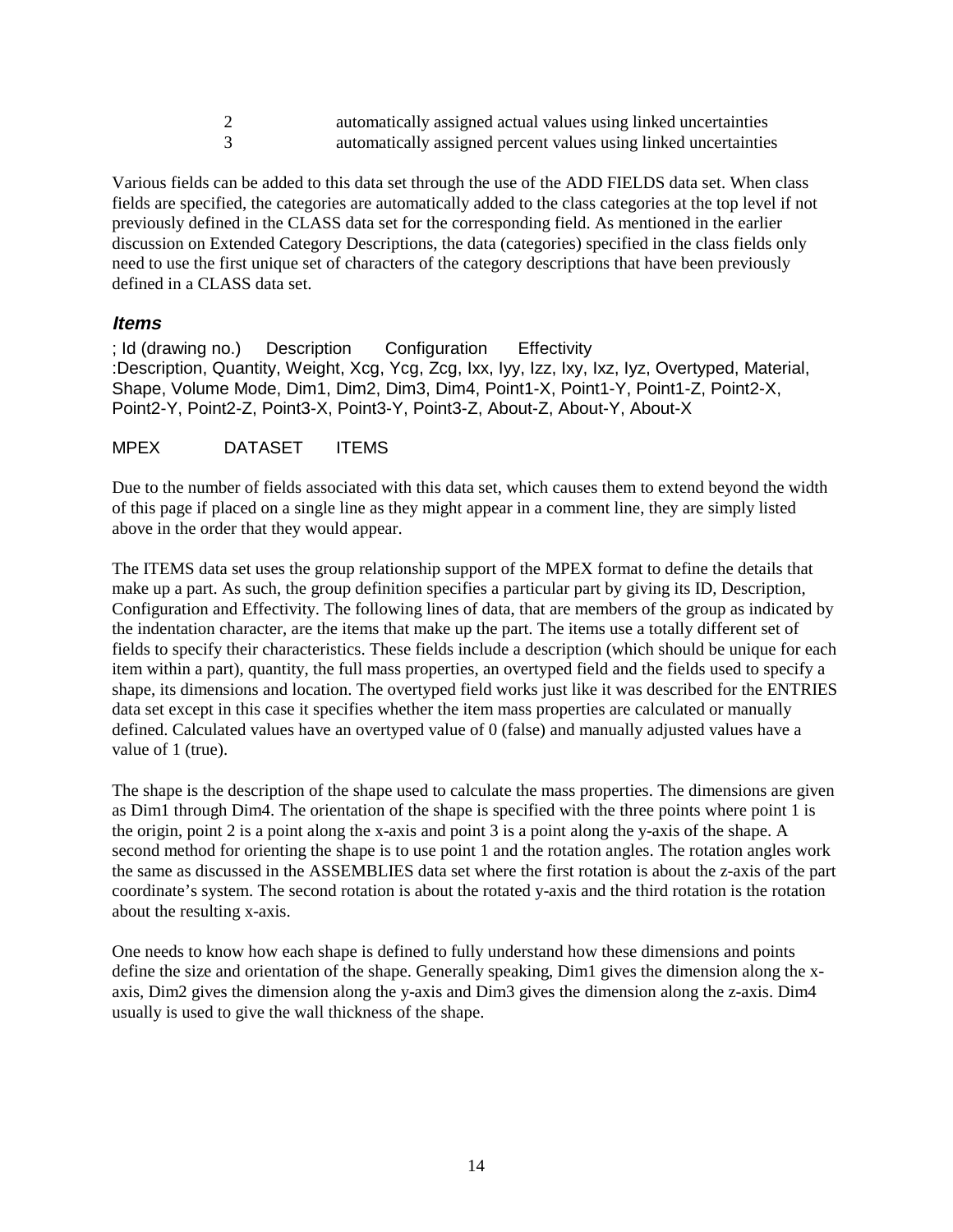## <span id="page-16-0"></span>**Weight Changes**

; Id (drawing no.) Description Configuration Effectivity ; :Date Delta Wt. Result Wt. Change Category Change Reason User<br>MPEX DATASET WEIGHT CHANGES MPEX DATASET WEIGHT CHANGES

The WEIGHT CHANGES data set uses the group relationship support of the MPEX format to define the weight change history for a given part. As such, the group definition specifies a particular part by giving its ID, Description, Configuration and Effectivity. The following lines of data, that are members of the group as indicated by the indentation character, are the weight changes recorded for the part. The weight change data uses a totally different set of fields to specify it. These fields include a date, delta weight, the resulting weight, the weight change category associated with the change, a descriptive reason for the change and the user id of the person who made the weight change.

This data set does not use any parameters.

### **Notes**

; Id (drawing no.) Description Configuration Effectivity Note MPEX DATASET NOTES

The NOTES data set uses the standard MPEX format to describe the notes associated with a given entry record. There are no parameters defined for this dataset. A particular entry record identified by its ID, Description, Configuration and Effectivity has its note given as a long text field.

# **MPEX Example Usage**

An example MPEX formatted file is available to go along with this document. If you did not receive it, contact the author by e-mail and he will forward it to you. The file is called MPEXAMPL.TXT. This file is also available at http://dbmass.com/mpex/mpexampl.txt.

Use the example to explore how to work with or create an MPEX file format. Open it using your favorite spreadsheet application (e.g. Excel). The Excel Text Import Wizard will recognize that it is a tabdelimited file. In this case you can simply select the Finish button to complete the import process. Save this file as a spreadsheet formatted file once you've imported it correctly. Then you can refer to it in the future without having to go through the importing text data process. Just remember, once the data is in the MPEX format within a spreadsheet or word processor application, save it as tab delimited text file to have it read by an MPEX translator.

# **Viewing MPEX Data**

Since the MPEX formatted data is a text file, any text editor or spreadsheet application can be used to view, create or modify the data. When opening an MPEX file with a spreadsheet application you may need to specify that some columns of data are to be interpreted as text. This becomes necessary if leading spaces, periods or zeros appear in the column of data. This information may be intended as part of an Id or description, or used to indicate parent-child relationships. Excel's "General" data format may drop these leading characters and/or convert the Id or description to numbers when they are intended to be interpreted as text. Other characters that can present a problem are plus, minus and equals (+, -, and =). When these characters appear at the beginning of a description the "General" data format interprets the description as a label or formula. Set the column format to text to avoid this problem.